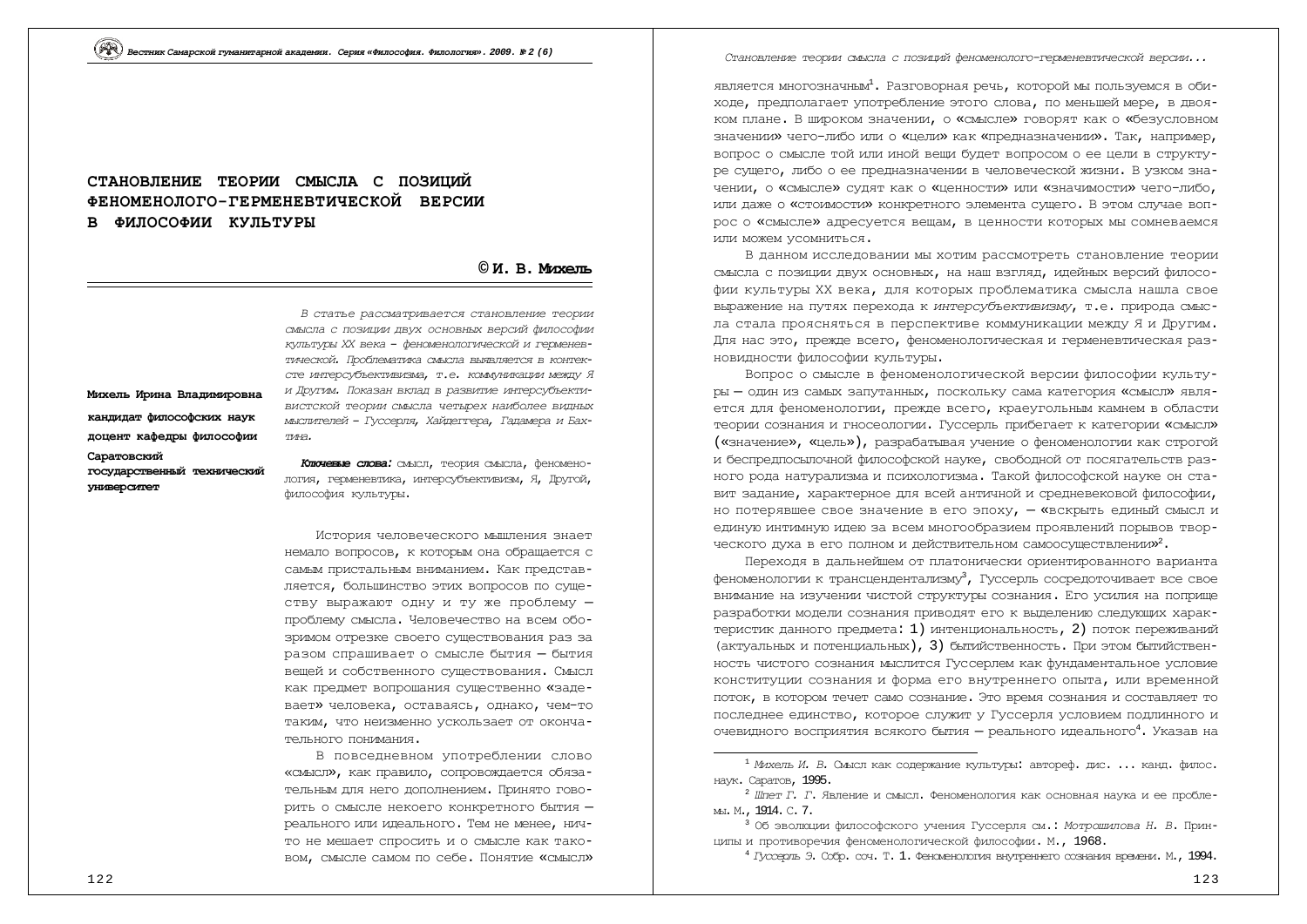#### *ɋɬɚɧɨɜɥɟɧɢɟɬɟɨɪɢɢɫɦɵɫɥɚɫɩɨɡɢɰɢɣɮɟɧɨɦɟɧɨɥɨɝɨɝɟɪɦɟɧɟɜɬɢɱɟɫɤɨɣɜɟɪɫɢɢ...*

#### *И. В. Михель*

время как на последнее основание всякой формы опыта сознания - эмпирической ли, созерцательной ли, - Гуссерль привел свою феноменоло-ГИЮ К ТОМУ, ОТ ЧЕГО СТОЕМИЛСЯ VЙТИ, — К ИСТООИЗМУ.

Здесь важно подчеркнуть следующее. Историзировав бытие сознания, Гуссерль с неизбежностью приходит к размышлению об интерсубъективности и такому интегральному аналогу интенционального предмета интерсубъективности, как «жизненный мир». Еще в период разработки феноменологии как строгой философской науки Гуссерль отмечал, что математическое естествознание не замечает вопроса о смысле и даже не стремится хоть как-то исследовать его, аналогично ведут себя и науки о духе, взявшие себе на вооружение методы наук о природе. «Если б только теоретическая неясность относительно смысла исследованной науками о природе и духе "действительности" тревожила наш покой, - пишет он, - но ведь нет: мы терпим крайнюю нужду, которая распространилась на всю нашу жизнь»<sup>5</sup>.

Позже, вновь рассуждая о кризисе европейских наук, не замечающих человека с его вопрошаниями о смысле, Гуссерль отождествляет кризис наук с кризисом самого европейского человечества, европейской культуры. «Она (наука. — *И. М.*) в принципе исключает вопросы, наиболее животрепещущие для человека, брошенного на произвол судьбы в наше злосчастное время судьбоносных преобразований, а именно вопросы о смысле и бессмысленности всего человеческого существования»<sup>6</sup>. Согласно Гуссерлю, этот кризис наук возникает, например, из-за позитивистской редукции идеи науки лишь к науке о фактах. Такие науки ничего не говорят человеку о смысле его бытия и самой действительности. И даже сама история научает человечество тому, что все преходяще. «Но может ли мир и человеческое существование обладать истинным смыслом в этом мире фактичности?» — спрашивает Гуссерль<sup>7</sup>.

По его мнению, тогда, когда европейские науки утратили вкус к созернательности, (а случилось это впервые при Галилее), они превратились в предприятие по техническому овладению действительности и изменили само бытие Европы, родившейся из теоретической установки сознания греков. Эта установка – постижение действительности на основе философии и науки, «жизнь созерцательная» - образует прафеномен духовной Европы. «Вся история европейской культуры представляет собой разворачивающуюся во времени энтелехию открытых в Греции идеи и принципа: в духовном смысле Европа есть энтелехия идеи философии как науки»<sup>8</sup>, а духовный телос европейского человечества, его цель как предмет и предел стремлений, заключающий в себе самостоятельный телос каждой отдельной нации и отдельной личности, имеет характер бесконеч-

<sup>8</sup> Кнабе Г. С. Понятие энтелехии и история культуры // Вопросы философии. 1993. № 5. С. 65.

ности? он представляет собой бесконечную идею, к которой стремится таящийся в глубине общий им всем дух становления.

Чтобы преодолеть кризис бытия, кризис бессмысленности, по Гуссерлю, европейцам надо поверить в разум, т. е. повернуть науки от исчисления действительности и конструирования ее по своему усмотрению к пониманию. «Жизненный мир» Гуссерля и оказывается тем преданным и дорефлективным целым, которое служит горизонтом для понимания как всей действительности, так и отдельных человеческих действий, целей и ИНТЕРЕСОВ. ЭТОТ ЖИЗНЕННЫЙ МИР (ЧИТАЙ «МИР КУЛЬТУРЫ»!) ИМЕЕТ ТЕЛЕОЛОгическую структуру, поскольку все его элементы соотнесены с целеполагающей деятельностью человека, а также является историчным в том плане, что естествознание, ввиду отсутствия у него интуиции историзма, не может подступиться к этому миру. Жизненный мир выступает для трансцендентального Я пространством, удостоверяющим существование и опыт Другого, и одновременно горизонтом, определяющим все возможности действия субъективности. Таким образом, жизненный мир открывается как сфера смыслов, конституируемых актами коммуникации между Я и Другим. Теория смысла усилиями Гуссерля совершает первый решакщий шаг к интерсубъективистской трактовке смысла, но останавливается на трансцендентально-феноменологическом варианте его истолкования. Смысл у Гуссерля выступает продуктом коммуникации трансцендентального Я и Другого.

Гуссерлева феноменология серьезно повлияла на М. Хайдеггера, который преобразовал ее в фундаментальную онтологию, а позже — в философскую герменевтику. Проблематика смысла у Хайдеггера представлена как именно такая проблематика, которой занят человек в своем бытии. В самом человеке Хайдеггер видит, прежде всего, особый род сущего, занятый вопрошаниями о смысле своего существования и о смысле бытия в целом. Отличие своей философии от учения Гуссерля Хайдеггер обнаружи-BAeT B TOM, YTO «YEJOBEYECKOE ÖLTIME BOOÕILE NOHIMAETCA KAK DASEIN И ПРИтом в выразительном различии к определению человека как субъективности и трансцендентальному Я-сознанию»<sup>9</sup>. Следовательно, Хайдеггер преодолевает гуссерлевский трансцендентализм на путях интерсубъективизма так же, как Ницше, в свое время, кантовский, но на путях субъективизма.

В своих размышлениях о человеке в связи с вопросом о смысле бытия Хайдеггер вырабатывает представление о человеке как вечно осуществ-ЛЯЮЩЕМСЯ И СОТКАННОМ ИЗ РАЗЛИЧНЫХ ВОЗМОЖНОСТЕЙ СУЩЕСТВЕ, ИЛИ «МОЖЕствовании». Вопрос о смысле человек ставит посредством той разновид-НОСТИ «МОЖЕСТВОВАНИЯ», КОТОРАЯ НАЗЫВАЕТСЯ «ПОНИМАНИЕМ». При этом можествование для Хайдеггера есть «осуществление некоторой возможности» человеком, и, следовательно, понимание есть «осуществление, которое набрасывается «в направлении некоторой значимости». И тогда «смысл есть то, в чем пребывает понятость чего-либо. То, что доступно членораз-

<sup>&</sup>lt;sup>5</sup> *Гуссерль* Э. Философия как строгая наука // Логос. 1911. Кн. 1. С. 51.

<sup>&</sup>lt;sup>6</sup> *Гуссерль* Э. Кризис европейских наук и трансцендентальная феноменология. Введение в феноменологическую философию // Вопросы философии. 1992. № 7. С. 138.  $7$  Tam  $\times$  139.

<sup>&</sup>lt;sup>9</sup> Хайдеггер М. Цолликонеровские семинары // Логос. Философско-литературњий журнал. 1992. № 3. С. 87.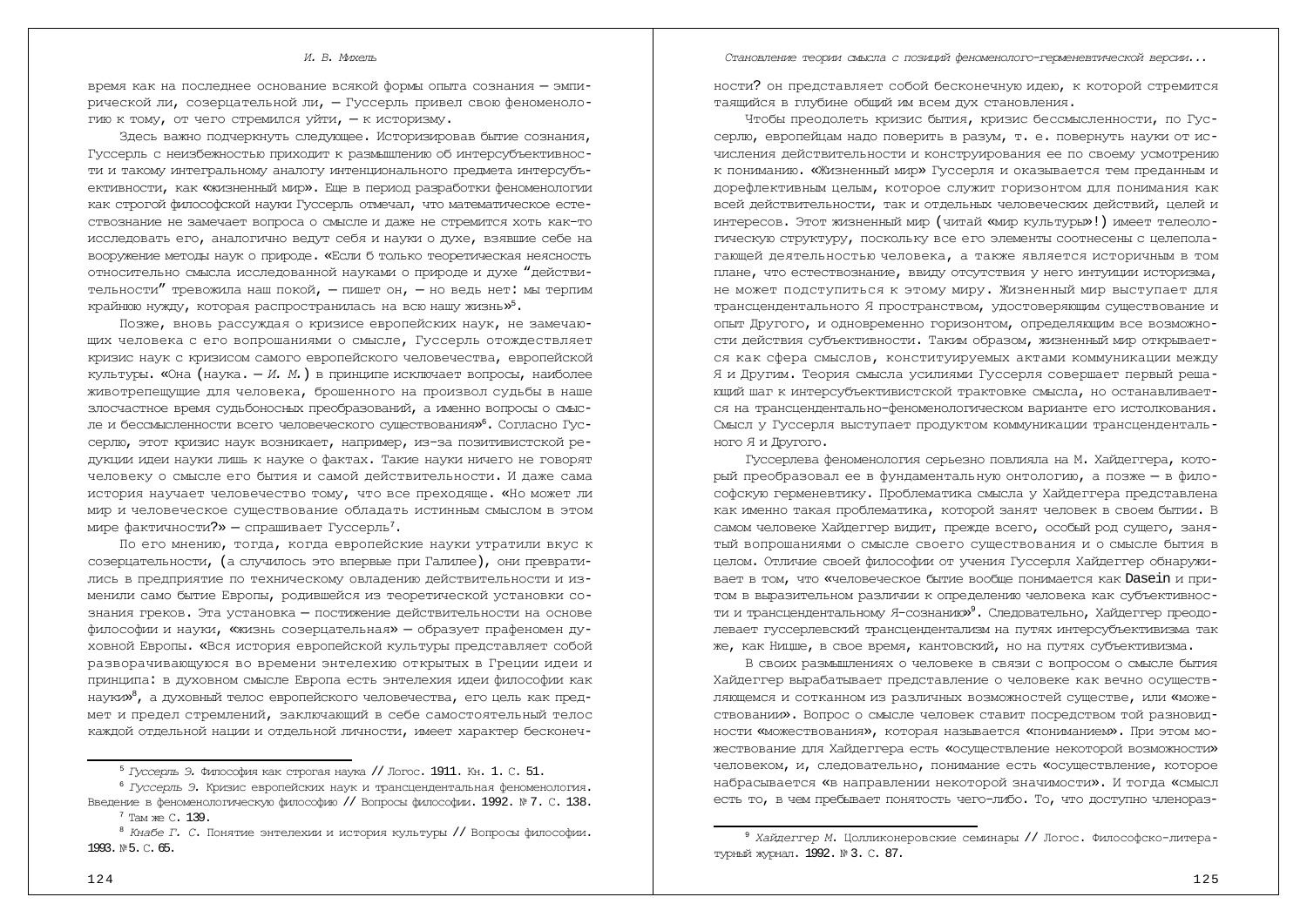#### *И. В. Михель*

дельному выражению в понимающем раскрытии, мы называем смыслом. Понятие смысла обнимает формальный костяк того, что необходимо принадлежит членораздельному выражению в понимающем истолковании. Смысл есть "в направлении чего" наброска, каковое структурировано посредством преднамерения-предусмотрительности и предвосхищения-предухватывания и из какового нечто становится понятным как нечто»<sup>10</sup>. Далее Хайдеггер пишет: «Смысл есть экзистенциал здесь бытия, а не свойство, которое прилепилось к сущему, лежит "за" ним или же пребывает где-то как ничья земля. Только здесьбытие "имеет" смысл, коль скоро раскрытость здесьбытия в мире и заполнима обнаружимым в ней сущим. ТОЛЬКО ЗДЕСЬбЫТИЕ МОЖЕТ ПОЭТОМУ бЫТЬ О-СМЫСЛЕННЫМ ИЛИ бес-СМЫСЛЕН-НЫМ. Это значит: его собственное бытие и сущее, раскрываемое вместе с ним, могут быть усвоены в уразумении или же остаться недоступными уразумению»<sup>11</sup>.

Подобная интерпретация смысла, которую Хайдеггер называет «онтологически-экзистенциальной», предполагает считать все сущее, способ бытия которого не сообразен с мерой здесьбытия, «несмысленным». При этом «несмысленное» не означает какого-либо оценивания, но выражает некоторую онтологическую детерминацию<sup>12</sup>. Такой подход позволяет Хайдеггеру увидеть новый горизонт проблем, которых не могла выявить ни объективистская, ни субъективистская традиция. Например, считать «несмысленным» и не обладающим смыслом сущее, отделенное от человека, для Хайдеггера не означает утверждать, что только некоторая деятельность человека способна наделять смыслом действительность. Здесь Хайдеггер имеет в виду, что бытие человека - исторично, и тот способ с∨шествования, который сейчас оказывается доминирующим, влияет на определенное видение и понимание смыслового образа мира, который является еще недоступным или стал уже недоступным для другого способа существования человека. Например, мир можно понимать как некое всеобъемлющее хранилище сырьевых ресурсов, а можно - как плод боже-СТВЕННОГО ВОЛЕИЗЪЯВЛЕНИЯ, а ЕЩЕ МОЖНО ПОНИМАТЬ ЕГО ТАК, КАК ВИДЕЛИ ЕГО древние греки, в качестве живого космоса, и тогда любая вещь, любое событие и жизненная норма будут иметь в этом мире определенную значимость, цель и смысл. Леса, моря, горы и небо для эллина будут всякий раз таинственной природой, то скрывающей свою тайну, то обнажающей ее, для средневекового христианина они будут свидетельством могущества божия и его великого замысла, а для новоевропейского человека источником разного рода ископаемых и пространством для осуществления своих честолюбивых замыслов. Все это, с точки зрения Хайдеггера, говорит, что осмысленность или бессмысленность сущего определяется тем основополагающим способом существования человека в мире, который сейчас госполствует.

*ɋɬɚɧɨɜɥɟɧɢɟɬɟɨɪɢɢɫɦɵɫɥɚɫɩɨɡɢɰɢɣɮɟɧɨɦɟɧɨɥɨɝɨɝɟɪɦɟɧɟɜɬɢɱɟɫɤɨɣɜɟɪɫɢɢ...*

Скажем, если мы сегодня сталкиваемся с какими-то социальными ПРОблемами, то приходится констатировать, что они возникают от извес-THOTO HECOBEDIIEHCTBA OÕIIECTBEHHOTO VCTOOЙCTBA И Т. П., ОЛНАКО DEЛКО КОМУ приходит в голову видеть в этом замысел божий или - еще реже влияние лемонических сил. А там, гле имеет место как раз такое объяснение, все понимают, что у объясняющего происходит какой-то мировоззренческий сдвиг, и его горизонт понимания действительно изменяется за счет наполнения другими смыслами, присущими другим эпохам.

Хайдеггер ставит проблему «обладания смыслом и утраты его». Когда вещи, события, нормы поведения имеют смысл? А когда они его утрачивают? Данные вопросы, по Хайдеггеру, возникают тогда, когда случаются разрывы в человеческом опыте артикуляции мира. Действительно, многие вещи и события сегодня теряют свой смысл буквально на глазах, а некоторые обретают его вновь. Утрата вещью своего смысла и связанного с ним статуса в культуре связана с такими изменениями мира, когда образуется разорванность между «старым» и «новым» миром. Мир меняет свое обличье именно как целое, как горизонт, освещающий ожидания и восприятия, деятельность людей и способы коммуникации между ними. И тогда мир оказывается, прежде всего, не объектом или местопребыванием вещей, а смысловой целостностью, внутри которой вещи и любые духовные содержания становятся носителями смыслов и в таком виде принадлежностью человеческого бытия. Будучи носителями смыслов, как отблески смыслового целого мира, вещи детерминируют жизнь людей и, вместе с тем, получают статус реальности. «Все временные и простран- $CTBEHHBE$  дали  $CXIMABVTCA*$ , — говорит Хайдеггер $^{13}$ . Это случилось оттого, что фундаментальные смыслы бытия оказались потрясены, горизонт мира колоссально раздвинулся и человечество вышло к новым перспективам осмысления реальности.

Как и Гуссерль, Хайдеггер ставит вопрос о необходимости увидеть то, что недоступно вниманию точного естествознания и инженерной деятельности, — жизненный мир или бытие в его языковом доме, которое является таким близким человеку, что тот давно перестал его замечать. Вернуться к ближайшему - значит восстановить изначальный смысл всего существующего и тем самым восстановить себя в качестве человека как существа, вопрошающего о смысле, и спастись от опасности превращения в придаток технической цивилизации.

Итак, горизонт смыслового целого мира позволяет, по Хайдеггеру, видеть в вещах и событиях тот или иной смысл, и этот смысл будет меняться сообразно с изменением самого смыслового горизонта мира. Поскольку же вся история европейского человечества представляет собой историю забвения бытия, то, соответственно, эта история есть также постоянное забвение неких изначальных смыслов и одновременно истори-**YACKOA OCBOAHNA HOBHX.** 

<sup>&</sup>lt;sup>10</sup> Хайдегтер М. Работы и размышления разных лет. М., 1993. С. 13.

 $11$  Tam  $xe$ . C. 13.

 $12$  Там же.

<sup>&</sup>lt;sup>13</sup> Хайдегтер М. Время и бытие. М., 1993. С. 316.